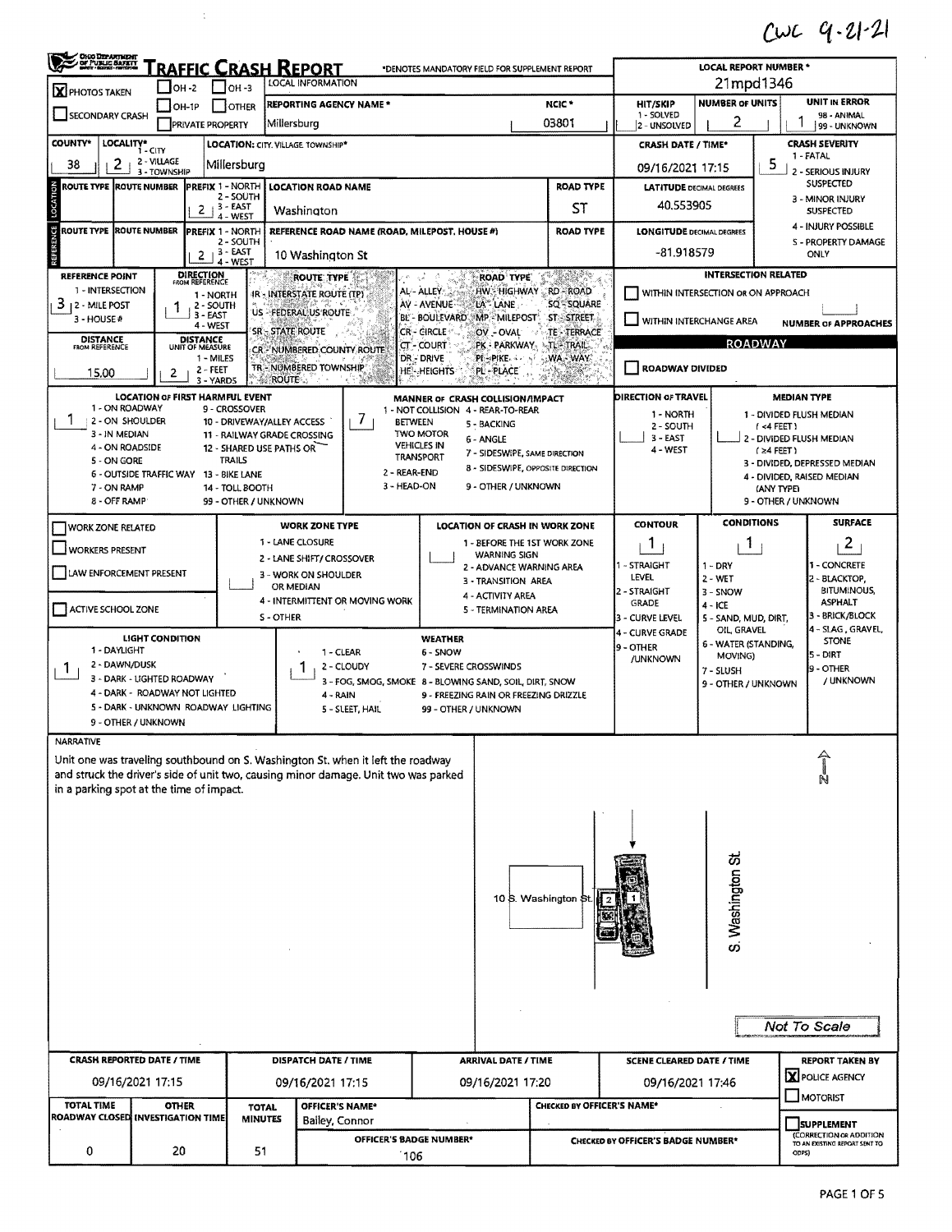|                                                                                        |                                                                                                  |                                                               | <b>LOCAL REPORT NUMBER</b>       |                                                                               |                                                                                      |                                               |                                                            |                            |                                                                  |  |  |  |  |
|----------------------------------------------------------------------------------------|--------------------------------------------------------------------------------------------------|---------------------------------------------------------------|----------------------------------|-------------------------------------------------------------------------------|--------------------------------------------------------------------------------------|-----------------------------------------------|------------------------------------------------------------|----------------------------|------------------------------------------------------------------|--|--|--|--|
|                                                                                        | <b>OHIO DEPARTMENT<br/>OF PUBLIC BAFETT</b>                                                      |                                                               |                                  |                                                                               |                                                                                      |                                               |                                                            |                            | 21mpd1346                                                        |  |  |  |  |
| UNIT#                                                                                  | <b>OWNER NAME: LAST, FIRST, MIDDLE (E) SAME AS DRIVER)</b>                                       |                                                               |                                  |                                                                               |                                                                                      |                                               | OWNER PHONE:INCLUDE AREA CODE (E) SAME AS DRIVER)          | DAMAGE                     |                                                                  |  |  |  |  |
|                                                                                        | INDIAN VALLEY LOCAL SCHOOLS.                                                                     |                                                               |                                  |                                                                               |                                                                                      | 740-254-4334                                  |                                                            |                            | <b>DAMAGE SCALE</b>                                              |  |  |  |  |
|                                                                                        | 1 - NONE<br>3 - FUNCTIONAL DAMAGE<br>OWNER ADDRESS: STREET, CITY, STATE, ZIP( C) SAME AS DRIVER) |                                                               |                                  |                                                                               |                                                                                      |                                               |                                                            |                            |                                                                  |  |  |  |  |
| 2 - MINOR DAMAGE<br>4 - DISABLING DAMAGE<br>100 N. WALNUT ST., GNADENHUTTEN, OH, 44629 |                                                                                                  |                                                               |                                  |                                                                               |                                                                                      |                                               |                                                            |                            |                                                                  |  |  |  |  |
|                                                                                        | <b>COMMERCIAL CARRIER: NAME, ADDRESS, CITY, STATE, ZIP</b>                                       |                                                               |                                  |                                                                               | COMMERCIAL CARRIER PHONE: INCLUDE AREA CODE                                          |                                               |                                                            | 9 - UNKNOWN                |                                                                  |  |  |  |  |
|                                                                                        |                                                                                                  |                                                               |                                  |                                                                               |                                                                                      |                                               |                                                            |                            | <b>DAMAGED AREA(S)</b><br>INDICATE ALL THAT APPLY                |  |  |  |  |
|                                                                                        | LP STATE   LICENSE PLATE #                                                                       |                                                               | <b>VEHICLE IDENTIFICATION #</b>  |                                                                               |                                                                                      | <b>VEHICLE YEAR</b>                           | <b>VEHICLE MAKE</b>                                        |                            |                                                                  |  |  |  |  |
| OН                                                                                     | 01860<br><b>INSURANCE COMPANY</b>                                                                |                                                               | 4DRBUAAN29B112891                | <b>INSURANCE POLICY #</b>                                                     |                                                                                      | 2009                                          | INTERNATIONAL                                              |                            |                                                                  |  |  |  |  |
| <b>X</b> WSURANCE                                                                      | <b>KENNEDY</b>                                                                                   |                                                               | BA9913450                        |                                                                               |                                                                                      | <b>COLOR</b><br><b>YEL</b>                    | <b>VEHICLE MODEL</b><br>3000IC                             |                            |                                                                  |  |  |  |  |
|                                                                                        | <b>TYPE OF USE</b>                                                                               |                                                               |                                  | US DOT#                                                                       |                                                                                      | TOWED BY: COMPANY NAME                        |                                                            |                            |                                                                  |  |  |  |  |
| COMMERCIAL                                                                             | GOVERNMENT                                                                                       | IN EMERGENCY<br><b>LESPONSE</b>                               |                                  |                                                                               |                                                                                      |                                               |                                                            |                            |                                                                  |  |  |  |  |
| <b>INTERLOCK</b>                                                                       |                                                                                                  | # OCCUPANTS                                                   |                                  | VEHICLE WEIGHT GVWR/GCWR<br>$1 - 510K$ LBS.                                   | <b>HAZARDOUS MATERIAL</b><br><b>MATERIAL</b><br><b>CLASS#</b><br><b>PLACARD ID #</b> |                                               |                                                            |                            |                                                                  |  |  |  |  |
| DEVICE<br><b>EQUIPPED</b>                                                              | <b>HIT/SKIP UNIT</b>                                                                             |                                                               |                                  | 2 - 10,001 - 26K LBS.<br>3 - > 26K LBS.                                       |                                                                                      | RELEASED<br>PLACARD                           |                                                            |                            |                                                                  |  |  |  |  |
|                                                                                        | 1 - PASSENGER CAR                                                                                | 6 - VAN (9-15 SEATS)                                          | 12 - GOLF CART                   |                                                                               |                                                                                      | 18 - LIMO (LIVERY VEHICLE)                    | 23 - PEDESTRIAN/SKATER                                     |                            |                                                                  |  |  |  |  |
| 19                                                                                     | 2 - PASSENGER VAN                                                                                | 7 - MOTORCYCLE 2-WHEELED                                      | 13 - SNOWMOBILE                  |                                                                               |                                                                                      | 19 - 8US (16+ PASSENGERS)                     | 24 - WHEELCHAIR (ANY TYPE)                                 |                            |                                                                  |  |  |  |  |
| UNIT TYPE 3                                                                            | (MINIVAN)<br>- SPORT UTILITY                                                                     | 8 - MOTORCYCLE 3-WHEELED<br>9 - AUTOCYCLE                     | 14 - SINGLE UNIT<br><b>TRUCK</b> |                                                                               | 20 - OTHER VEHICLE                                                                   |                                               | 25 - OTHER NON-MOTORIST                                    |                            |                                                                  |  |  |  |  |
|                                                                                        | <b>VEHICLE</b>                                                                                   | 10 - MOPED OR MOTORIZED<br><b>BICYCLE</b>                     | 15 - SEMI-TRACTOR                | 21 - HEAVY EQUIPMENT<br>16 - FARM EQUIPMENT                                   |                                                                                      | 22 - ANIMAL WITH RIDER OR                     | 26 - BICYCLE<br><b>27 - TRAIN</b>                          |                            |                                                                  |  |  |  |  |
|                                                                                        | 4 - PICK UP<br>5 - CARGO VAN<br>11 - ALL TERRAIN VEHICLE                                         |                                                               |                                  |                                                                               |                                                                                      |                                               |                                                            |                            |                                                                  |  |  |  |  |
|                                                                                        | (ATV/UTV)<br># OF TRAILING UNITS                                                                 |                                                               | 17 - MOTORHOME                   |                                                                               |                                                                                      |                                               |                                                            |                            |                                                                  |  |  |  |  |
|                                                                                        | WAS VEHICLE OPERATING IN AUTONOMOUS                                                              |                                                               |                                  |                                                                               |                                                                                      |                                               |                                                            |                            |                                                                  |  |  |  |  |
| <b>AEHICLE</b>                                                                         | MODE WHEN CRASH OCCURRED?                                                                        | 0                                                             | 0 - NO AUTOMATION                | 3 - CONDITIONAL AUTOMATION 9 - UNKNOWN                                        |                                                                                      |                                               |                                                            |                            |                                                                  |  |  |  |  |
| 2                                                                                      | 1 - YES 2 - NO 9 - OTHER / UNKNOWN AUTONOMOUS 2 - PARTIAL AUTOMATION 5 - FULL AUTOMATION         |                                                               |                                  | 1 - DRIVER ASSISTANCE                                                         |                                                                                      | 4 - HIGH AUTOMATION                           |                                                            |                            |                                                                  |  |  |  |  |
|                                                                                        |                                                                                                  | MODE LEVEL                                                    |                                  |                                                                               |                                                                                      |                                               |                                                            |                            |                                                                  |  |  |  |  |
|                                                                                        | 1 - NONE<br>2 - TAXI                                                                             | 6 - BUS - CHARTER/TOUR                                        | 11 - FIRE                        |                                                                               | 16 - FARM                                                                            |                                               | 21 - MAIL CARRIER<br>99 - OTHER / UNKNOWN                  |                            |                                                                  |  |  |  |  |
|                                                                                        | 3 - ELECTRONIC RIDE                                                                              | 7 - BUS - INTERCITY<br><b>8 - BUS - SHUTTLE</b>               | 13 - POLICE                      | 12 - MILITARY                                                                 |                                                                                      | 17 - MOWING<br>18 - SNOW REMOVAL              |                                                            |                            |                                                                  |  |  |  |  |
| SPECIAL                                                                                | <b>SHARING</b><br><b>FUNCTION 4 - SCHOOL TRANSPORT</b>                                           | 9 - BUS - OTHER                                               |                                  | <b>14 - PUBLIC UTILITY</b>                                                    | 19 - TOWING                                                                          |                                               |                                                            |                            |                                                                  |  |  |  |  |
|                                                                                        | 5 - BUS - TRANSIT/COMMUTER                                                                       | 10 - AMBULANCE                                                |                                  | 1S - CONSTRUCTION EQUIP.                                                      |                                                                                      | 20 - SAFETY SERVICE<br>PATROL                 |                                                            |                            | 12                                                               |  |  |  |  |
|                                                                                        | 1 - NO CARGO BODY TYPE                                                                           | 4 - LOGGING                                                   |                                  | 7 - GRAIN/CHIPS/GRAVEL                                                        | <b>11 - DUMP</b>                                                                     |                                               | 99 - OTHER / UNKNOWN                                       |                            |                                                                  |  |  |  |  |
| 2                                                                                      | / NOT APPLICABLE                                                                                 | 5 - INTERMODAL                                                | 8 - POLE                         |                                                                               |                                                                                      | 12 - CONCRETE MIXER                           |                                                            |                            |                                                                  |  |  |  |  |
| CARGO<br><b>BODY</b>                                                                   | 2 - BUS<br>3 - VEHICLE TOWING                                                                    | <b>CONTAINER CHASSIS</b><br>6 - CARGOVAN                      |                                  | 9 - CARGO TANK                                                                |                                                                                      | 13 - AUTO TRANSPORTER                         |                                                            |                            |                                                                  |  |  |  |  |
| <b>TYPE</b>                                                                            | ANOTHER MOTOR VEHICLE                                                                            | /ENCLOSED BOX                                                 |                                  | 10 - FLAT 8ED                                                                 |                                                                                      | 14 - GARBAGE/REFUSE                           |                                                            |                            |                                                                  |  |  |  |  |
|                                                                                        | 1 - TURN SIGNALS                                                                                 | 4 - BRAKES                                                    |                                  | 7 - WORN OR SLICK TIRES<br>8 - TRAILER EQUIPMENT                              |                                                                                      | 9 - MOTOR TROUBLE                             | 99 - OTHER / UNKNOWN                                       |                            |                                                                  |  |  |  |  |
| VEHICLE                                                                                | 2 - HEAD LAMPS<br>3 - TAIL LAMPS                                                                 | 5 - STEERING<br><b>6 - TIRE BLOWOUT</b>                       |                                  | DEFECTIVE                                                                     |                                                                                      | 10 - DISABLED FROM PRIOR<br><b>ACCIDENT</b>   |                                                            |                            |                                                                  |  |  |  |  |
| <b>DEFECTS</b>                                                                         |                                                                                                  |                                                               |                                  |                                                                               |                                                                                      |                                               |                                                            | $\Box$ -NO DAMAGEI01       | LI-UNDERCARRIAGE [ 14 ]                                          |  |  |  |  |
|                                                                                        | 1 - INTERSECTION -<br>MARKED CROSSWALK                                                           | 4 - MIDBLOCK -<br>MARKED CROSSWALK                            |                                  | 7 - SHOULDER/ROADSIDE                                                         |                                                                                      | 10 - DRIVEWAY ACCESS<br>11 - SHARED USE PATHS | 99 - OTHER / UNKNOWN                                       | $\Box$ -TOP(13)            | $LJ$ - ALL AREAS [15]                                            |  |  |  |  |
|                                                                                        | NON-MOTORIST 2 - INTERSECTION -                                                                  | 5 - TRAVEL LANE -                                             |                                  | 8 - SIDEWALK<br>9 - MEDIAN/CROSSING                                           |                                                                                      | <b>OR TRAILS</b>                              |                                                            |                            |                                                                  |  |  |  |  |
| LOCATION                                                                               | UNMARKED CROSSWALK<br>AT IMPACT 3 - INTERSECTION - OTHER                                         | OTHER LOCATION<br>6 - BICYCLE LANE                            |                                  | <b>ISLAND</b>                                                                 |                                                                                      | 12 - FIRST RESPONDER<br>AT INCIDENT SCENE     |                                                            |                            | -- UNIT NOT AT SCENE [16]                                        |  |  |  |  |
|                                                                                        | 1 - NON-CONTACT                                                                                  | 1 - STRAIGHT AHEAD                                            |                                  | 9 - LEAVING TRAFFIC                                                           |                                                                                      | 15 - WALKING, RUNNING,                        | 21 - STANDING OUTSIDE<br>DISABLED VEHICLE                  |                            | INITIAL POINT OF CONTACT                                         |  |  |  |  |
|                                                                                        | 2 - NON-COLLISION                                                                                | 2 - BACKING<br>3 - CHANGING LANES                             | LANE<br>10 - PARKED              |                                                                               |                                                                                      | JOGGING, PLAYING<br>16 - WORKING              | 99 - OTHER / UNKNOWN                                       | 0 - NO DAMAGE              | 14 - UNDERCARRIAGE                                               |  |  |  |  |
| 3                                                                                      | 3 - STRIKING                                                                                     | 4 - OVERTAKING/PASSING<br>PRE-CRASH 5 - MAKING RIGHT TURN     |                                  | 11 - SLOWING OR STOPPED<br>IN TRAFFIC                                         |                                                                                      | 17 - PUSHING VEHICLE<br>18 - APPROACHING OR   |                                                            | 3.                         | 1-12 - REFER TO UNIT 15 - VEHICLE NOT AT SCENE<br><b>DIAGRAM</b> |  |  |  |  |
| <b>ACTION</b>                                                                          | 4 - STRUCK                                                                                       | <b>ACTIONS 6 - MAKING LEFT TURN</b>                           |                                  | 12 - DRIVERLESS                                                               |                                                                                      | LEAVING VEHICLE                               |                                                            |                            | 99 - UNKNOWN                                                     |  |  |  |  |
|                                                                                        | S - 80TH STRIKING<br>& STRUCK                                                                    | 7 - MAKING U-TURN<br>8 - ENTERING TRAFFIC                     |                                  | 13 - NEGOTIATING A CURVE<br>14 - ENTERING OR CROSSING 20 - OTHER NON-MOTORIST |                                                                                      | 19 - STANDING                                 |                                                            | 13 - TOP                   |                                                                  |  |  |  |  |
|                                                                                        | 9 - OTHER / UNKNOWN                                                                              | LANE                                                          |                                  | SPECIFIED LOCATION                                                            |                                                                                      |                                               |                                                            |                            | TRAFFIC                                                          |  |  |  |  |
|                                                                                        | 1 - NONE<br>2 - FAILURE TO YIELD                                                                 | /ACDA                                                         |                                  | 8 - FOLLOWING TOO CLOSE 13 - IMPROPER START FROM<br>A PARKED POSITION         |                                                                                      | <b>EQUIPMENT</b>                              | 18 - OPERATING DEFECTIVE 23 - OPENING DOOR INTO<br>ROADWAY | <b>TRAFFICWAY FLOW</b>     | <b>TRAFFIC CONTROL</b>                                           |  |  |  |  |
|                                                                                        | 3 - RAN RED LIGHT                                                                                | 9 - IMPROPER LANE                                             |                                  | 14 - STOPPED OR PARKED                                                        |                                                                                      | 19 - LOAD SHIFTING                            | 99 - OTHER IMPROPER                                        | 1 - ONE-WAY<br>2 - TWO-WAY | 1 - ROUNDABOUT 4 - STOP SIGN<br>2 - SIGNAL<br>S - YIELD SIGN     |  |  |  |  |
| 11                                                                                     | 4 - RAN STOP SIGN<br>S - UNSAFE SPEED                                                            | CHANGE<br>10 - IMPROPER PASSING                               |                                  | <b>ILLEGALLY</b><br>15 - SWERVING TO AVOID                                    |                                                                                      | /FALLING/SPILLING<br>20 - IMPROPER CROSSING   | <b>ACTION</b>                                              | 2                          | 6<br>3 - FLASHER<br>6 - NO CONTROL                               |  |  |  |  |
|                                                                                        | CONTRIBUTING 6 - IMPROPER TURN<br>CIRCUMSTANCES 7 - LEFT OF CENTER                               | 11 - DROVE OFF ROAD<br>12 - IMPROPER BACKING                  |                                  | 16 - WRONG WAY<br>17 - VISION OBSTRUCTION                                     |                                                                                      | 21 - LYING IN ROADWAY<br>22 - NOT DISCERNIBLE |                                                            | # OF THROUGH LANES         | <b>RAIL GRADE CROSSING</b>                                       |  |  |  |  |
|                                                                                        |                                                                                                  |                                                               |                                  |                                                                               |                                                                                      |                                               |                                                            | <b>ON ROAD</b>             | 1 - NOT INVLOVED                                                 |  |  |  |  |
| <b>SEQUENCE OF EVENTS</b>                                                              |                                                                                                  |                                                               |                                  |                                                                               |                                                                                      |                                               |                                                            | $\mathbf{z}$               | 2 - INVOLVED-ACTIVE CROSSING                                     |  |  |  |  |
| 21                                                                                     | 1 - OVERTURN/ROLLOVER                                                                            | 7 - SEPARATION OF UNITS                                       |                                  | EVENTS-<br>12 - DOWNHILL RUNAWAY                                              |                                                                                      | 19 - ANIMAL -OTHER                            | 23 - STRUCK BY FALLING,                                    |                            | 3 - INVOLVED-PASSIVE CROSSING                                    |  |  |  |  |
|                                                                                        | 2 - FIRE/EXPLOSION<br>3 - IMMERSION                                                              | 8 - RAN OFF ROAD RIGHT<br>9 - RAN OFF ROAD LEFT               |                                  | 13 - OTHER NON-COLLISION<br>14 - PEDESTRIAN                                   |                                                                                      | 20 - MOTOR VEHICLE IN<br>TRANSPORT            | <b>SHIFTING CARGO OR</b><br>ANYTHING SET IN                |                            | UNIT / NON-MOTORIST DIRECTION                                    |  |  |  |  |
|                                                                                        | 4 - JACKKNIFE                                                                                    | 10 - CROSS MEDIAN                                             |                                  | 15 - PEDALCYCLE                                                               |                                                                                      | 21 - PARKED MOTOR                             | MOTION BY A MOTOR<br>VEHICLE                               |                            | 1 - NORTH<br>S - NORTHEAST                                       |  |  |  |  |
|                                                                                        | S - CARGO / EQUIPMENT<br>LOSS OR SHIFT                                                           | 11 - CROSS CENTERLINE -<br>OPPOSITE DIRECTION                 |                                  | 15 - RAILWAY VEHICLE<br>17 - ANIMAL - FARM                                    |                                                                                      | VEHICLE<br>22 - WORK ZONE                     | 24 - OTHER MOVABLE<br>OBJECT                               |                            | 2 - SOUTH<br>6 - NORTHWEST<br>$3 - EAST$<br>7 - SOUTHEAST        |  |  |  |  |
| з                                                                                      | 6 - EQUIPMENT FAILURE                                                                            | OF TRAVEL                                                     |                                  | 18 - ANIMAL - DEER                                                            |                                                                                      | MAINTENANCE<br>EQUIPMENT                      |                                                            | $\mathbf{I}$<br>FROM       | $\frac{1}{10}$ 2  <br>4 - WEST<br>8 - SOUTHWEST                  |  |  |  |  |
|                                                                                        |                                                                                                  |                                                               |                                  | COLLISION WITH FIXED OBJECT - STRUCK                                          |                                                                                      |                                               |                                                            |                            | 9 - OTHER / UNKNOWN                                              |  |  |  |  |
|                                                                                        | 25 - IMPACT ATTENUATOR 31 - GUARDRAIL END<br>/ CRASH CUSHION                                     | 32 - PORTABLE BARRIER                                         |                                  | 38 - OVERHEAD SIGN POST<br>39 - LIGHT / LUMINARIES                            | 46 - FENCE                                                                           | 45 - EMBANKMENT                               | 52 - 8UILDING<br>S3 - TUNNEL                               | UNIT SPEED                 | DETECTED SPEED                                                   |  |  |  |  |
|                                                                                        | 26 - BRIDGE OVERHEAD<br><b>STRUCTURE</b>                                                         | 33 - MEDIAN CA8LE BARRIER<br>34 - MEDIAN GUARDRAIL            |                                  | <b>SUPPORT</b><br>40 - UTILITY POLE                                           | $4B - TREE$                                                                          | 47 - MAILBOX                                  | 54 - OTHER FIXED<br>OBJECT                                 |                            |                                                                  |  |  |  |  |
|                                                                                        | 27 - BRIDGE PIER OR                                                                              | <b>BARRIER</b>                                                |                                  | 41 - OTHER POST, POLE                                                         |                                                                                      | 49 - FIRE HYDRANT<br>50 - WORK ZONE           | 99 - OTHER / UNKNOWN                                       | 20                         | 1 - STATED / ESTIMATED SPEED                                     |  |  |  |  |
|                                                                                        | ABUTMENT<br>28 - BRIDGE PARAPET                                                                  | 35 - MEDIAN CONCRETE<br><b>BARRIER</b>                        | 42 - CULVERT                     | OR SUPPORT                                                                    |                                                                                      | <b>MAINTENANCE</b>                            |                                                            |                            | 2 - CALCULATED / EDR                                             |  |  |  |  |
|                                                                                        | 29 - BRIDGE RAIL<br>30 - GUARDRAIL FACE                                                          | 36 - MEDIAN OTHER BARRIER 43 - CURB<br>37 - TRAFFIC SIGN POST | 44 - DITCH                       |                                                                               | S1 - WALL                                                                            | <b>EQUIPMENT</b>                              |                                                            | POSTED SPEED               |                                                                  |  |  |  |  |
|                                                                                        | FIRST HARMFUL EVENT                                                                              | 3                                                             | <b>MOST HARMFUL EVENT</b>        |                                                                               |                                                                                      |                                               |                                                            | 25                         | 3 - UNDETERMINED                                                 |  |  |  |  |
|                                                                                        |                                                                                                  |                                                               |                                  |                                                                               |                                                                                      |                                               |                                                            |                            |                                                                  |  |  |  |  |

 $\mathcal{A}^{\pm}$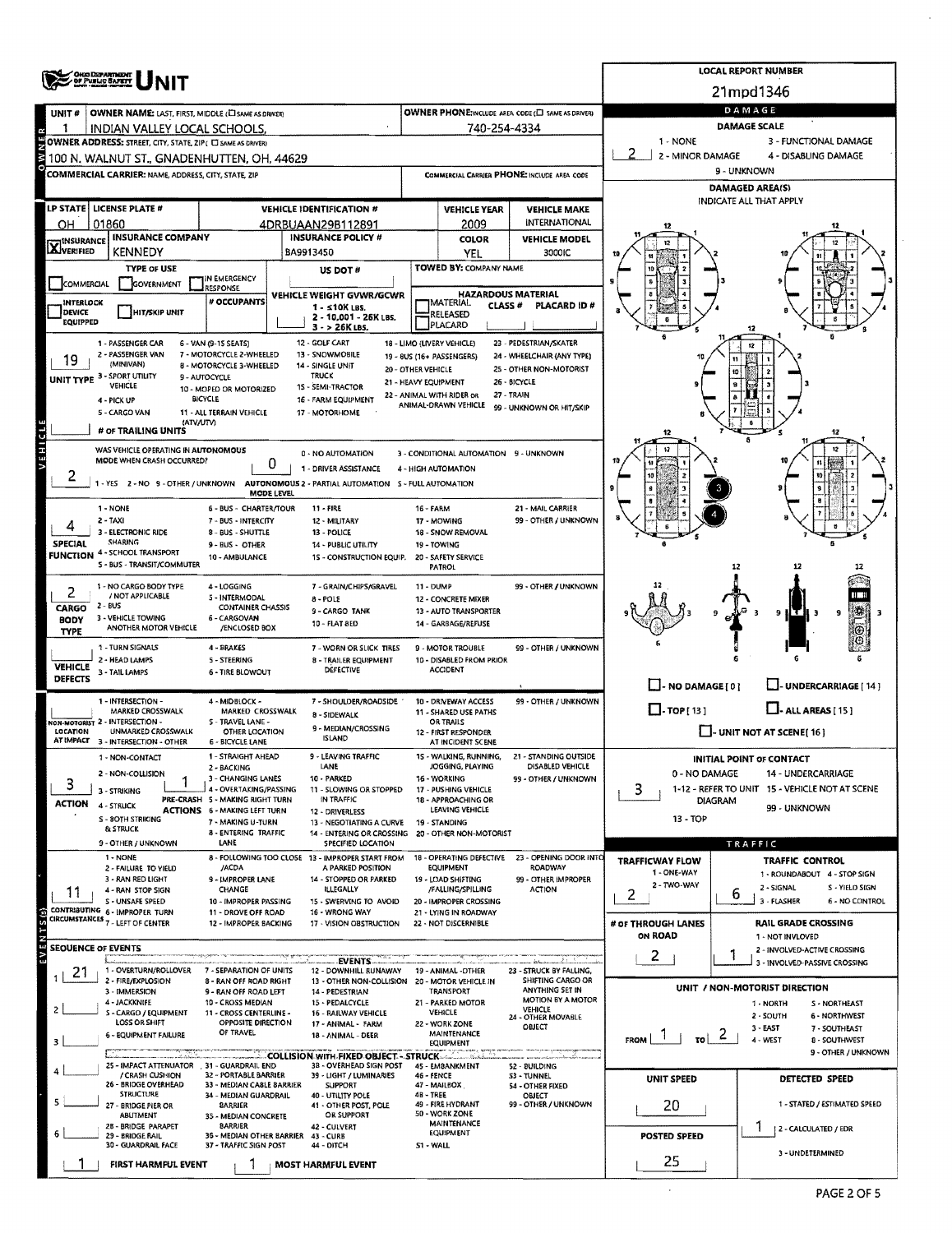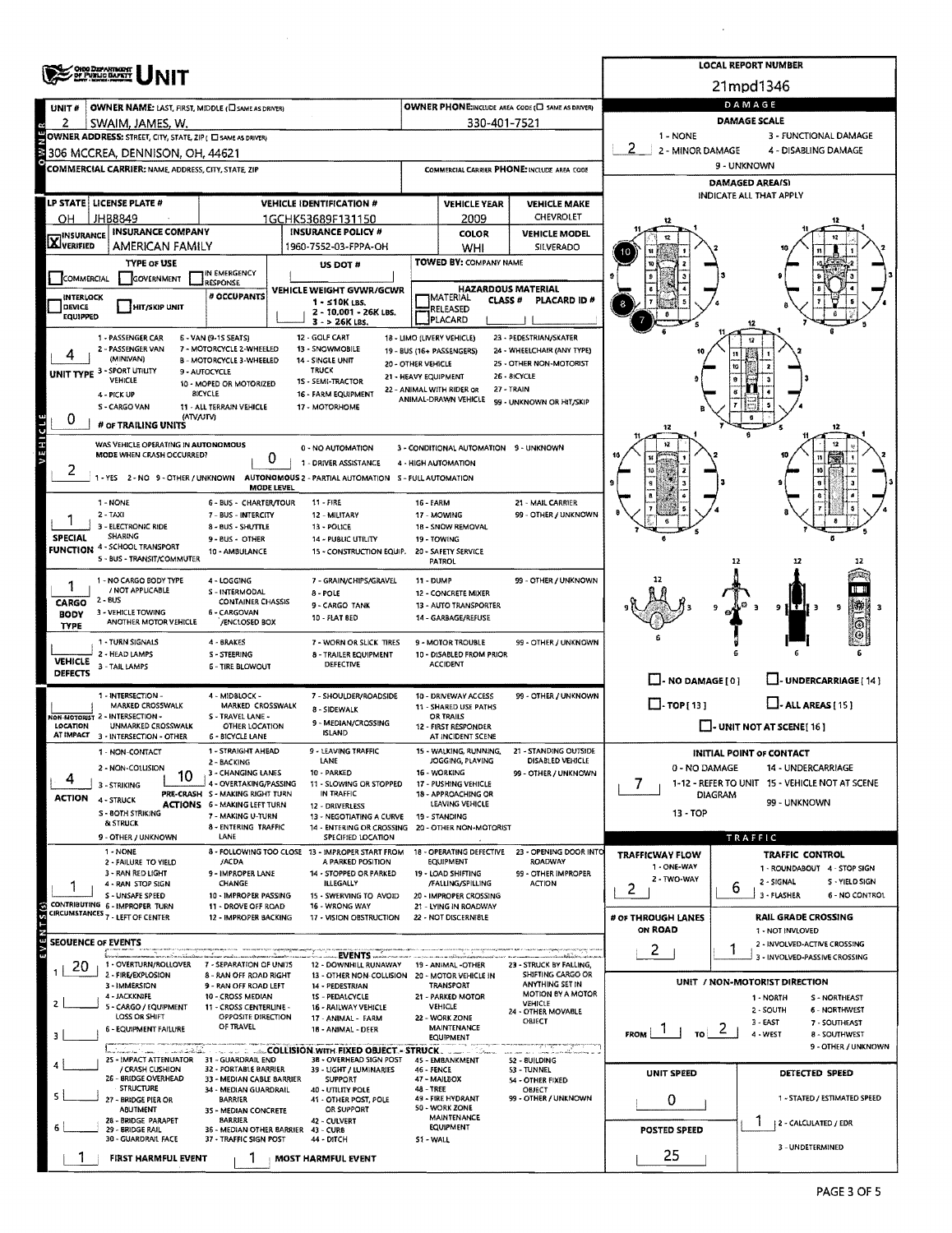|               |                                                | <b>WE DESCRIPT / NON-MOTORIST</b>                                                                                      |  |                                                             |                                          |                                                                                       |                              |                                                |                  |                                                                 |                                                                                      | <b>LOCAL REPORT NUMBER</b><br>21mpd1346                      |                                                                        |                        |                                                                        |                                         |                               |  |
|---------------|------------------------------------------------|------------------------------------------------------------------------------------------------------------------------|--|-------------------------------------------------------------|------------------------------------------|---------------------------------------------------------------------------------------|------------------------------|------------------------------------------------|------------------|-----------------------------------------------------------------|--------------------------------------------------------------------------------------|--------------------------------------------------------------|------------------------------------------------------------------------|------------------------|------------------------------------------------------------------------|-----------------------------------------|-------------------------------|--|
|               | UNIT #                                         | <b>NAME: LAST, FIRST, MIDDLE</b>                                                                                       |  |                                                             |                                          |                                                                                       |                              |                                                |                  |                                                                 |                                                                                      |                                                              | DATE OF BIRTH                                                          |                        |                                                                        | AGE                                     | <b>GENDER</b>                 |  |
|               | 1                                              | COX, LINDA, JO                                                                                                         |  |                                                             |                                          |                                                                                       |                              |                                                |                  |                                                                 |                                                                                      |                                                              | 02/07/1958                                                             |                        |                                                                        | 63                                      | F                             |  |
|               |                                                | ADDRESS: STREET, CITY, STATE, ZIP                                                                                      |  |                                                             | <b>CONTACT PHONE - INCLUDE AREA CODE</b> |                                                                                       |                              |                                                |                  |                                                                 |                                                                                      |                                                              |                                                                        |                        |                                                                        |                                         |                               |  |
|               |                                                |                                                                                                                        |  | 2139 RIDGE RD. SE, UHRICHSVILLE, OH, 44683                  |                                          |                                                                                       |                              |                                                |                  |                                                                 |                                                                                      | 330-401-7443                                                 |                                                                        |                        |                                                                        |                                         |                               |  |
| M-NON         | <b>INJURIES   INJURED</b>                      | <b>SAFETY EQUIPMENT</b><br>INJURED TAKEN TO: MEDICAL FACIUTY (NAME, CITY)<br><b>EMS AGENCY (NAME)</b><br>USED<br>TAKEN |  |                                                             |                                          |                                                                                       |                              |                                                |                  |                                                                 |                                                                                      | DOT-COMPLIANT                                                | <b>SEATING</b><br>POSITION                                             |                        | AIR BAG USAGE                                                          | <b>EJECTION</b>                         | <b>TRAPPED</b>                |  |
|               | 5                                              | BY<br>$\perp$<br>4                                                                                                     |  |                                                             |                                          |                                                                                       |                              |                                                |                  |                                                                 |                                                                                      | <sup>I</sup> MC HELMET<br>1                                  |                                                                        |                        |                                                                        | 1<br>-1<br>1                            |                               |  |
|               |                                                | LOCAL<br>OL STATE OPERATOR LICENSE NUMBER<br>OFFENSE DESCRIPTION<br>OFFENSE CHARGED<br><b>CODE</b>                     |  |                                                             |                                          |                                                                                       |                              |                                                |                  |                                                                 |                                                                                      | <b>CITATION NUMBER</b>                                       |                                                                        |                        |                                                                        |                                         |                               |  |
|               | OН                                             | RU090111                                                                                                               |  |                                                             |                                          |                                                                                       |                              |                                                |                  |                                                                 |                                                                                      |                                                              |                                                                        |                        |                                                                        |                                         |                               |  |
|               | OL CLASS                                       | <b>ENDORSEMENT</b>                                                                                                     |  | <b>RESTRICTION SELECT UP TO 3</b>                           |                                          | <b>DRIVER</b><br><b>DISTRACTED</b>                                                    | <b>ALCOHOL</b>               | ALCOHOL / DRUG SUSPECTED<br>MARUUANA           |                  | <b>CONDITION</b>                                                |                                                                                      | <b>ALCOHOL TEST</b><br><b>STATUS</b><br><b>TYPE</b><br>VALUE |                                                                        |                        | <b>DRUG TEST(S)</b><br><b>STATUS</b><br>TYPE<br>RESULTS SELECT UP TO 4 |                                         |                               |  |
|               | 2                                              | s                                                                                                                      |  |                                                             | $BY_1$                                   |                                                                                       | <b>OTHER DRUG</b>            |                                                |                  | 1                                                               |                                                                                      | 1                                                            |                                                                        |                        |                                                                        |                                         |                               |  |
|               | UNIT #                                         | <b>NAME: LAST, FIRST, MIDDLE</b>                                                                                       |  |                                                             |                                          |                                                                                       |                              |                                                |                  |                                                                 |                                                                                      |                                                              | DATE OF BIRTH                                                          |                        |                                                                        | <b>AGE</b>                              | <b>GENDER</b>                 |  |
|               |                                                |                                                                                                                        |  |                                                             |                                          |                                                                                       |                              |                                                |                  |                                                                 |                                                                                      |                                                              |                                                                        |                        |                                                                        |                                         |                               |  |
|               |                                                | <b>ADDRESS: STREET, CITY, STATE, ZIP</b>                                                                               |  |                                                             |                                          |                                                                                       |                              |                                                |                  |                                                                 |                                                                                      |                                                              | <b>CONTACT PHONE - INCLUDE AREA CODE</b>                               |                        |                                                                        |                                         |                               |  |
|               | <b>INJURIES IINJURED</b>                       |                                                                                                                        |  |                                                             |                                          |                                                                                       |                              | INJURED TAKEN TO: MEDICAL FACILITY (NAME CITY) |                  | <b>SAFETY EQUIPMENT</b>                                         |                                                                                      |                                                              | <b>SEATING</b>                                                         |                        |                                                                        | <b>LJECTION</b>                         | <b>TRAPPED</b>                |  |
| N-N-N         |                                                | <b>TAKEN</b><br>BY                                                                                                     |  | <b>EMS AGENCY (NAME)</b>                                    |                                          |                                                                                       |                              |                                                |                  | USED                                                            |                                                                                      | <b>DOT-COMPLIANT</b><br><b>MC HELMET</b>                     | <b>POSITION</b>                                                        | AIR BAG USAGE          |                                                                        |                                         |                               |  |
|               |                                                |                                                                                                                        |  | OL STATE OPERATOR LICENSE NUMBER                            |                                          |                                                                                       | <b>OFFENSE CHARGED</b>       |                                                | LOCAL            | OFFENSE DESCRIPTION                                             |                                                                                      |                                                              |                                                                        | <b>CITATION NUMBER</b> |                                                                        |                                         |                               |  |
|               |                                                |                                                                                                                        |  |                                                             |                                          |                                                                                       |                              |                                                | <b>CODE</b>      |                                                                 |                                                                                      |                                                              |                                                                        |                        |                                                                        |                                         |                               |  |
|               | OL CLASS                                       | <b>ENDORSEMENT</b>                                                                                                     |  | <b>RESTRICTION SELECT UP TO 3</b>                           |                                          | <b>DRIVER</b>                                                                         |                              | ALCOHOL / DRUG SUSPECTED                       |                  | <b>CONDITION</b>                                                |                                                                                      | <b>ALCOHOL TEST</b>                                          |                                                                        |                        |                                                                        | <b>DRUG TEST(S)</b>                     |                               |  |
|               |                                                |                                                                                                                        |  |                                                             | BY                                       | <b>DISTRACTED</b>                                                                     | ALCOHOL<br><b>OTHER DRUG</b> | MARIJUANA                                      |                  |                                                                 | <b>STATUS</b>                                                                        | <b>TYPE</b>                                                  | VALUE                                                                  | <b>STATUS</b>          | <b>TYPE</b>                                                            |                                         | <b>RESULTS SELECT UP TO 4</b> |  |
|               | UNIT #                                         | <b>NAME: LAST, FIRST, MIDDLE</b>                                                                                       |  |                                                             |                                          |                                                                                       |                              |                                                |                  |                                                                 |                                                                                      |                                                              | DATE OF BIRTH                                                          |                        |                                                                        | AGE                                     | <b>GENDER</b>                 |  |
|               |                                                |                                                                                                                        |  |                                                             |                                          |                                                                                       |                              |                                                |                  |                                                                 |                                                                                      |                                                              |                                                                        |                        |                                                                        |                                         |                               |  |
|               |                                                | <b>ADDRESS: STREET, CITY, STATE, ZIP</b>                                                                               |  |                                                             |                                          |                                                                                       |                              |                                                |                  |                                                                 | <b>CONTACT PHONE - INCLUDE AREA CODE</b>                                             |                                                              |                                                                        |                        |                                                                        |                                         |                               |  |
|               |                                                |                                                                                                                        |  |                                                             |                                          |                                                                                       |                              |                                                |                  |                                                                 |                                                                                      |                                                              |                                                                        |                        |                                                                        |                                         |                               |  |
| NON-M         | <b>INJURIES INJURED</b>                        | <b>TAKEN</b><br>BY                                                                                                     |  | <b>EMS AGENCY (NAME)</b>                                    |                                          |                                                                                       |                              | INJURED TAKEN TO: MEDICAL FACRITY (NAME CITY)  |                  | <b>SAFETY EQUIPMENT</b><br><b>USED</b>                          | <b>SEATING</b><br>DOT-Compliant<br>POSITION<br>MC HELMET                             |                                                              |                                                                        |                        | AIR BAG USAGE EJECTION<br><b>TRAPPED</b>                               |                                         |                               |  |
|               | <b>OL STATE</b>                                |                                                                                                                        |  | <b>OPERATOR LICENSE NUMBER</b>                              |                                          | LOCAL<br>OFFENSE CHARGED<br>OFFENSE DESCRIPTION                                       |                              |                                                |                  |                                                                 |                                                                                      |                                                              | <b>CITATION NUMBER</b>                                                 |                        |                                                                        |                                         |                               |  |
| <b>TORIST</b> |                                                |                                                                                                                        |  |                                                             |                                          |                                                                                       |                              |                                                | CODE             |                                                                 |                                                                                      |                                                              |                                                                        |                        |                                                                        |                                         |                               |  |
|               | OL CLASS                                       | <b>ENDORSEMENT</b>                                                                                                     |  | <b>RESTRICTION SELECT UP TO 3</b>                           |                                          | ALCOHOL / DRUG SUSPECTED<br><b>DRIVER</b><br><b>DISTRACTED</b><br>ALCOHOL<br>MARUUANA |                              |                                                | <b>CONDITION</b> | <b>ALCOHOL TEST</b><br><b>STATUS</b><br><b>TYPE</b>             |                                                                                      |                                                              | <b>STATUS</b>                                                          |                        | DRUG TEST(S)                                                           | RESULTS SELECT UP TO 4                  |                               |  |
|               |                                                |                                                                                                                        |  |                                                             | BY                                       |                                                                                       | OTHER DRUG                   |                                                |                  |                                                                 |                                                                                      |                                                              | VALUE                                                                  |                        | <b>TYPE</b>                                                            |                                         |                               |  |
|               |                                                | <b>INJURIES</b>                                                                                                        |  | <b>SEATING POSITION</b>                                     |                                          | <b>AIR BAG</b>                                                                        |                              | OL CLASS                                       |                  | OL RESTRICTION(S) DRIVER DISTRACTION                            |                                                                                      |                                                              |                                                                        |                        |                                                                        | <b>TEST STATUS</b>                      |                               |  |
|               | : FATAL<br>光荣                                  | DA S                                                                                                                   |  | - FRONT - LEFT SIDE<br>(MOTORCYCLE DRIVER)                  | <b>1-NOT DEPLOYED</b>                    | 2 - DEPLOYED FRONT                                                                    |                              | I - CLASS A                                    |                  | - ALCOHOL INTERLOCK                                             |                                                                                      |                                                              | - NOT DISTRACTED<br>2 MANUALLY OPERATING AN                            |                        |                                                                        | I - NONE GIVEN<br>2 - TEST REFUSED      |                               |  |
|               | 2 - SUSPECTED SERIOUS<br>injury.               |                                                                                                                        |  | <b>FRONT - MIDDLE</b><br>$+$ FRONT $+$ RIGHT SIDE.          |                                          | DEPLOYED SIDE<br>4 - DEPLOYED BOTH                                                    |                              | 2 - CLASS B                                    |                  | DEVICE<br>COLINTRASTATE ONLY<br><b>CORRECTIVE LENSES</b>        |                                                                                      |                                                              | <b>ELECTRONIC</b><br><b>COMMUNICATION DEVICE</b>                       |                        | 3 - TEST GIVEN,                                                        |                                         | CONTAMINATED SAMPLE           |  |
|               | 3 - SUSPECTED MINOR<br><b>INJURY</b>           |                                                                                                                        |  | <b>SECOND - LEFT SIDE</b><br>(MOTORCYCLE PASSENGER)         | <b>FRONT/SIDE</b>                        | 5 - NOT APPLICABLE                                                                    |                              | $-CLASC$<br>4 - REGULAR CLASS                  |                  | <b>FARM WAIVER</b><br><b>EXCEPT CLASS A BUS</b>                 |                                                                                      |                                                              | <b>ITEXTING. TYPING.</b><br><b>DIALINGL</b>                            |                        | <b>4 - TEST GIVEN</b>                                                  | / UNUSABLE                              |                               |  |
|               | <b>POSSIBLE INJURY</b><br>. NO APPARENT INJURY |                                                                                                                        |  | <b>ASECOND - MIDDLE</b><br>6 - SECOND - RIGHT SIDE          |                                          | 9 - DEPLOYMENT UNKNOWN                                                                |                              | $(OHIO = D)$<br>5 - M/C MOPED ONLY             |                  | <b>EXCEPT CLASS A</b><br>& CLASS B BUS                          |                                                                                      |                                                              | 3 - TALKING ON HANDS-FREE<br>COMMUNICATION DEVICE                      |                        |                                                                        | <b>RESULTS KNOWN</b><br>- TEST GIVEN,   |                               |  |
|               |                                                | <b>INJURIES TAKEN BY</b>                                                                                               |  | 7 - THIRD - LEFT SIDE<br>(MOTORCYCLE SIDE CAR)              |                                          | <b>EJECTION</b>                                                                       |                              | 6 - NO VALID OL                                |                  | <b>EXCEPT TRACTOR-TRAILER</b><br><b>INTERMEDIATE LICENSE</b>    |                                                                                      |                                                              | TALKING ON HAND-HELD<br>COMMUNICATION DEVICE<br>OTHER ACTIVITY WITH AN |                        |                                                                        | <b>RESULTS UNKNOWN</b>                  |                               |  |
|               | 1 - NOT TRANSPORTED                            |                                                                                                                        |  | 8 - THIRD - MIDDLE<br>9 - THIRD - RIGHT SIDE                | - NOT EIECTED                            | 2" PARTIALLY EJECTED                                                                  |                              | OL ENDORSEMENT                                 |                  | <b>RESTRICTIONS</b><br>LEARNER'S PERMIT<br><b>RESTRICTIONS.</b> |                                                                                      |                                                              | ELECTRONIC DEVICE<br>6 PASSENGER                                       |                        | <b>NONE</b>                                                            |                                         | <b>ALCOHOL TEST TYPE</b>      |  |
|               | <b><i>TREATED AT SCENE</i></b><br>2 - EMS      |                                                                                                                        |  | 10 - SLEEPER SECTION.<br>OF TRUCK CAB                       | 4 - NOT APPLICABLE                       | <b>3 - TOTALLY EJECTED</b>                                                            |                              | <b>H</b> HAZMAT                                |                  | 10 - LIMITED TO DAYLIGHT<br><b>ONLY</b>                         |                                                                                      |                                                              | 7 OTHER DISTRACTION<br>INSIDE THE VEHICLE                              |                        | 2-BLOOD<br>3 - URINE                                                   |                                         |                               |  |
|               | 3-POLICE                                       |                                                                                                                        |  | PASSENGER IN<br>OTHER ENCLOSED CARGO                        |                                          | <b>TRAPPED</b>                                                                        |                              | M - MOTORCYCLE<br><b>P-PASSENGER</b>           |                  | \$11 - LIMITED TO EMPLOYMENT<br>12 - LIMITED - OTHER            |                                                                                      |                                                              | <b>B - OTHER DISTRACTION:</b><br>OUTSIDE THE VEHICLE.                  |                        | 4-BREATH<br>5-OTHER                                                    |                                         |                               |  |
|               | 9 - OTHER / UNKNOWN                            |                                                                                                                        |  | AREA (NON-TRAILING UNIT,<br>BUS, PICK-UP WITH CAP)          | NOT TRAPPED                              | 2 EXTRICATED BY                                                                       |                              | N-TANKER                                       |                  | 13 - MECHANICAL DEVICES<br>(SPECIAL BRAKES, HAND                |                                                                                      |                                                              | 9 - OTHER / UNKNOWN<br>CONDITION                                       |                        |                                                                        | <b>DRUG TEST TYPE</b>                   |                               |  |
|               |                                                | <b>SAFETY EQUIPMENT</b>                                                                                                |  | - PASSENGER IN<br>UNENCLOSED CARGO AREA                     | FREED BY.                                | MECHANICAL MEANS                                                                      |                              | Q - MOTOR SCOOTER<br>r - Three-Wheel           |                  | <b>CONTROLS, OR OTHER:</b><br><b>ADAPTIVE DEVICES)</b>          |                                                                                      |                                                              | - APPARENTLY NORMAL                                                    |                        | 1. NONE<br>2-8LOOD                                                     |                                         |                               |  |
|               | NONE USED<br><b>SHOULDER BELT ONLY</b>         |                                                                                                                        |  | <b>13 - TRAILING UNITER</b><br>14 - RIDING ON VEHICLE       |                                          | NON-MECHANICAL MEANS                                                                  |                              | <b>MOTORCYCLE</b><br><b>S-SCHOOL BUS</b>       |                  | 14 - MILITARY VEHICLES ONLY 2<br>15 - MOTOR VEHICLES .          |                                                                                      |                                                              | 22 PHYSICAL IMPAIRMENT<br><b>3 - EMOTIONAL (E.G.</b>                   |                        | 3-URINE<br>4-OTHER                                                     |                                         |                               |  |
|               | USED -<br>LAP BELT ONLY USED.                  |                                                                                                                        |  | <b>EXTERIOR</b><br>(NON-TRAILING UNIT)<br>15 - NON-MOTORIST |                                          |                                                                                       |                              | <b>SDOUBLE &amp; TRIPLE</b>                    |                  | <b>16 - OUTSIDE MIRROR</b><br>175 PROSTHETIC AID "              | DEPRESSED, ANGRY<br><b>WITHOUT AIR BRAKES</b><br><b>DISTURBED)</b><br><b>ILLNESS</b> |                                                              |                                                                        |                        |                                                                        |                                         | <b>DRUG TEST RESULT(S)</b>    |  |
|               | 4 - SHOULDER & LAP BELT<br>USED                | CHILD RESTRAINT SYSTEM                                                                                                 |  | 99 OTHER / UNKNOWN                                          |                                          |                                                                                       |                              | <b>TRAILERS</b><br>- TANKER / HAZMAT           |                  | 18 - OTHER                                                      |                                                                                      |                                                              | FELL ASLEEP, FAINTED,                                                  |                        |                                                                        | 1 - AMPHETAMINES<br>2 - BARBITURATES    |                               |  |
|               | <b>FORWARD FACING:</b>                         | 6 - CHILD RESTRAINT SYSTEM.                                                                                            |  |                                                             |                                          |                                                                                       |                              |                                                |                  |                                                                 |                                                                                      | 56.                                                          | FATIGUED, ETC.<br>- UNDER THE INFLUENCE OF<br>MEDICATIONS / DRUGS /    |                        |                                                                        | 3 - BENZODIAZEPINES<br>4 - CANNABINOIDS |                               |  |
|               | - REAR FACING<br><b>BOOSTER SEAT</b>           |                                                                                                                        |  |                                                             |                                          |                                                                                       |                              | GENDER<br>F - FEMALE                           |                  |                                                                 |                                                                                      |                                                              | <b>ALCOHOL</b><br>- OTHER / UNKNOWN                                    |                        | 5 - COCAINE                                                            | 6 - OPIATES / OPIOIDS                   |                               |  |
|               | 8 - HELMET USED                                | 9 - PROTECTIVE, PADS USED.                                                                                             |  |                                                             |                                          |                                                                                       |                              | M. - MALE                                      |                  |                                                                 |                                                                                      |                                                              |                                                                        |                        | 7 - OTHER                                                              | 8 - NEGATIVE RESULTS                    |                               |  |
|               | (ELBOWS, KNEES, ETC)                           | 10- REFLECTIVE CLOTHING                                                                                                |  |                                                             |                                          |                                                                                       |                              | U - OTHER / UNKNOWN                            |                  |                                                                 |                                                                                      |                                                              |                                                                        |                        |                                                                        |                                         |                               |  |
|               | / BICYCLE ONLY                                 | 11 - UGHTING - PEDESTRIAN                                                                                              |  |                                                             |                                          |                                                                                       |                              |                                                |                  |                                                                 |                                                                                      |                                                              |                                                                        |                        |                                                                        |                                         |                               |  |
|               | 99 - OTHER / UNKNOWN 199                       |                                                                                                                        |  |                                                             |                                          |                                                                                       |                              |                                                |                  |                                                                 |                                                                                      |                                                              |                                                                        |                        |                                                                        |                                         |                               |  |

 $\hat{\boldsymbol{\beta}}$ 

 $\hat{\mathcal{A}}$ 

 $\sim$